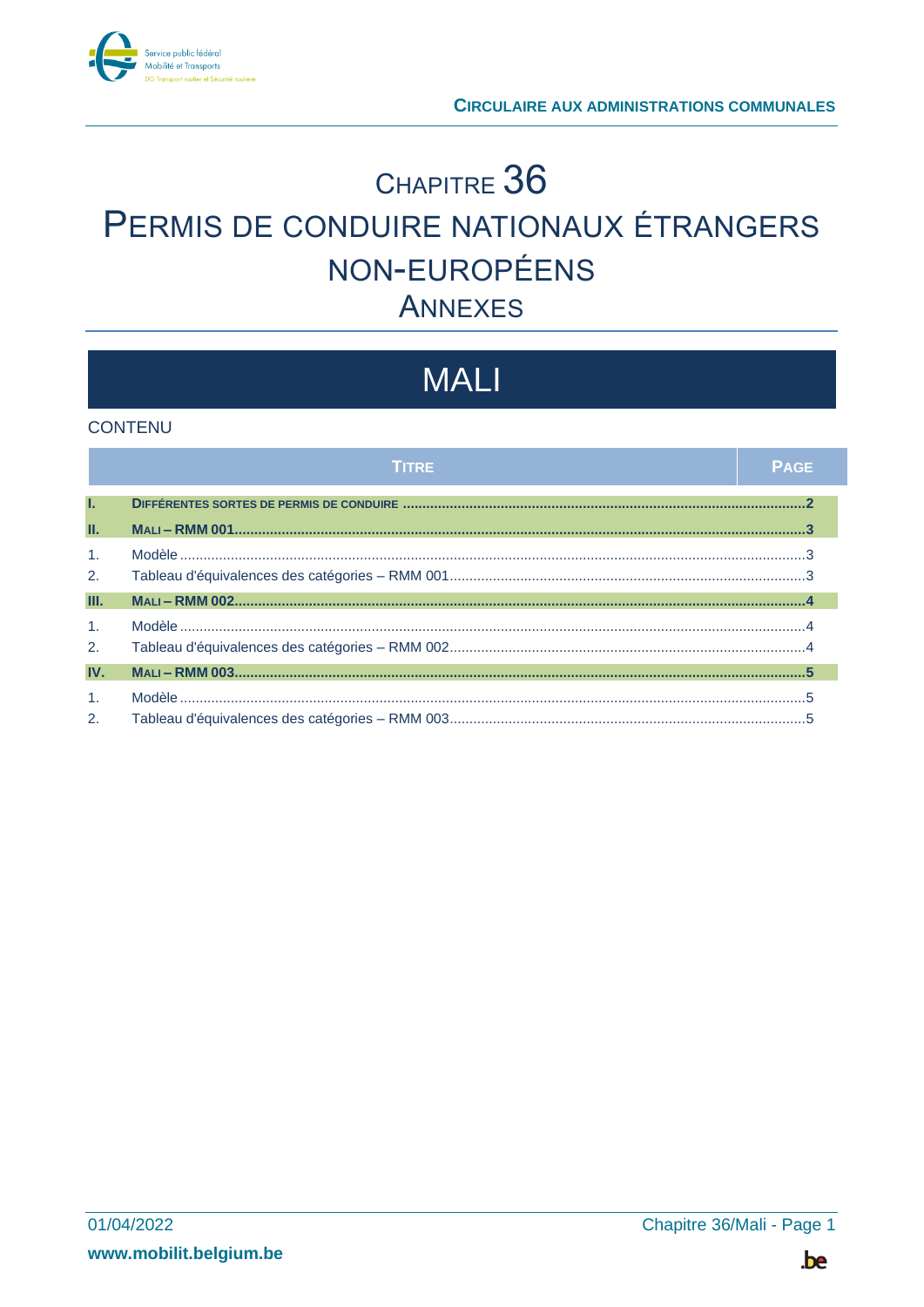

## <span id="page-1-0"></span>**I. DIFFÉRENTES SORTES DE PERMIS DE CONDUIRE**

| <b>RÉFÉRENCE</b><br><b>DU PERMIS</b> | <b>IMAGE</b>                                                                                                                                                                                                                                                                                                                                                                                                | <b>DÉLIVRÉ</b><br>À PARTIR DE | <b>DÉLIVRÉ</b><br><b>JUSQU'AU</b> | <b>VALIDITÉ</b><br><b>DU</b><br><b>DOCUMENT</b> |
|--------------------------------------|-------------------------------------------------------------------------------------------------------------------------------------------------------------------------------------------------------------------------------------------------------------------------------------------------------------------------------------------------------------------------------------------------------------|-------------------------------|-----------------------------------|-------------------------------------------------|
| <b>RMM 001</b>                       | CHECKE EXTREME MAKE<br><b>INDEPENDENT DOMESTIC</b><br><b>INVENTOR DV NORT</b><br>91300<br><b>And Audio</b><br>states for the same in column<br><b>Harakee</b><br>PERMIS DE CONDUIRE<br><b>State company</b><br><b>UNITED STATES CONSULTED AND STATES</b><br><b>Sale Ave &amp;</b>                                                                                                                           |                               |                                   |                                                 |
| <b>RMM 002</b>                       | <b>Reviewed as Max</b><br>MARINERIAL CHARTER<br>Vien Traaggroefs<br><b>PERMIS</b><br>DE<br>o<br><b>CONDUIRE</b><br>miamore.<br>$\circ$<br>the Automatica Transport                                                                                                                                                                                                                                          |                               |                                   |                                                 |
| <b>RMM 003</b>                       | RÉPUBLIQUE DU MALI<br><b>MINISTERE CHARGE</b><br><b>DES TRANSPORTS</b><br>Un Peuple - Un But - Une foi<br>$\sim$ $\sim$<br><b>PERMIS</b><br><b>DE</b><br><b>CONDUIRE</b><br>big.<br>N° 0061853 .D<br>$\frac{1}{2} \left( \frac{1}{2} \right)^{2} \left( \frac{1}{2} \right)^{2} \left( \frac{1}{2} \right)^{2}$<br><b>Direction Nationale des Transports</b><br>$\sim$<br>Terrestres, Maritimes et Fluviaux |                               | <b>Délivré</b><br>actuellement    |                                                 |

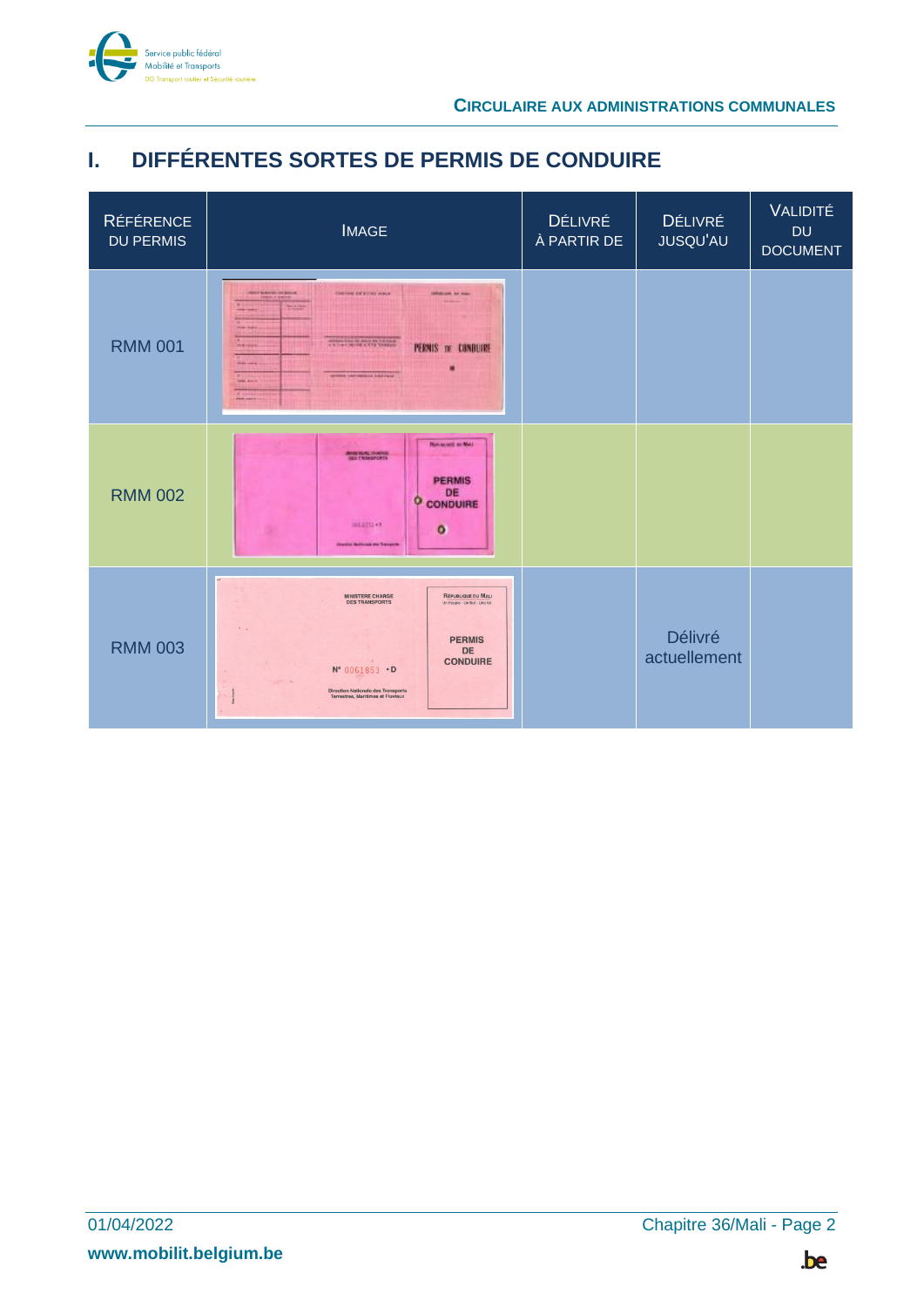

#### <span id="page-2-0"></span>**II. MALI – RMM 001**

## <span id="page-2-1"></span>**1. MODÈLE**



#### <span id="page-2-2"></span>**2. TABLEAU D'ÉQUIVALENCES DES CATÉGORIES – RMM 001**

| CATÉGORIE ÉTRANGÈRE | CATÉGORIE CORRESPONDANTE |
|---------------------|--------------------------|
| A <sub>1</sub>      |                          |
| $\overline{A}$      |                          |
| B                   | B                        |
| $\mathsf{C}$        |                          |
| D                   |                          |
| Ε                   |                          |
|                     |                          |

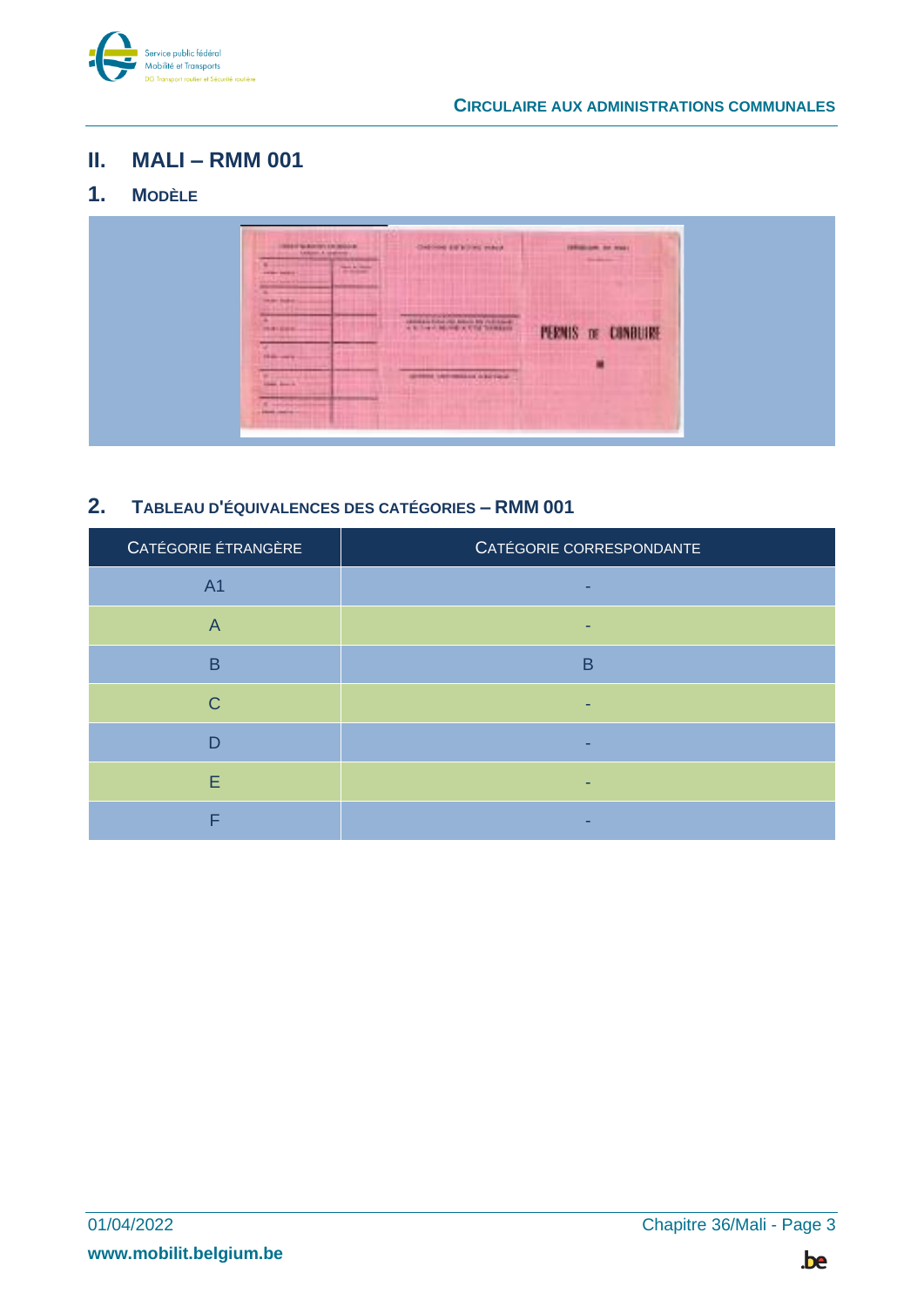

#### <span id="page-3-0"></span>**III. MALI – RMM 002**

## <span id="page-3-1"></span>**1. MODÈLE**



#### <span id="page-3-2"></span>**2. TABLEAU D'ÉQUIVALENCES DES CATÉGORIES – RMM 002**

| CATÉGORIE ÉTRANGÈRE | CATÉGORIE CORRESPONDANTE |
|---------------------|--------------------------|
| A <sub>1</sub>      |                          |
| $\overline{A}$      |                          |
| B                   | в                        |
| $\mathsf{C}$        |                          |
| D                   |                          |
| E                   |                          |
|                     |                          |

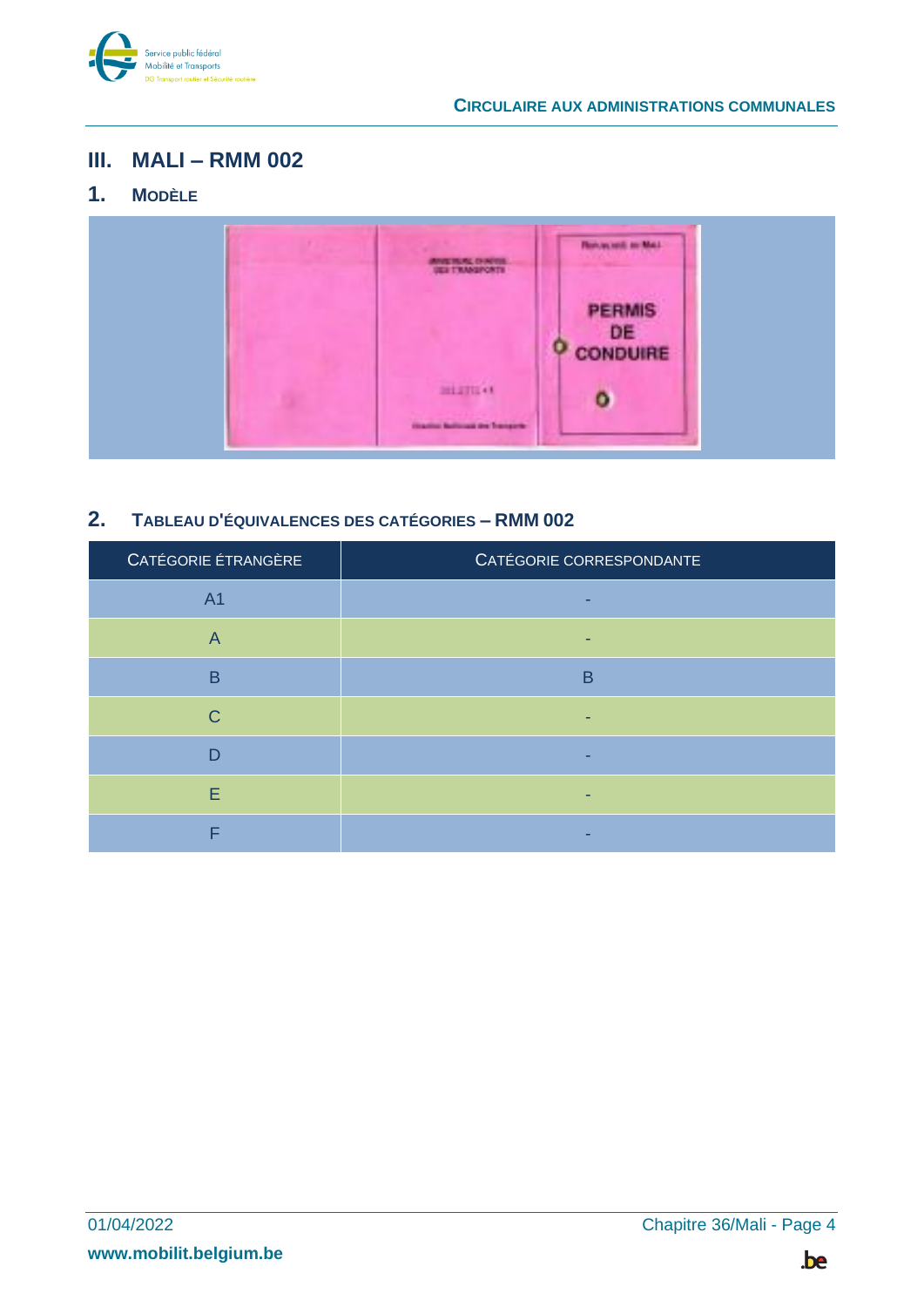

#### **CIRCULAIRE AUX ADMINISTRATIONS COMMUNALES**

### <span id="page-4-0"></span>**IV. MALI – RMM 003**

#### <span id="page-4-1"></span>**1. MODÈLE**



#### <span id="page-4-2"></span>**2. TABLEAU D'ÉQUIVALENCES DES CATÉGORIES – RMM 003**

| CATÉGORIE ETRANGERE | CATÉGORIE CORRESPONDANTE |
|---------------------|--------------------------|
| A <sub>1</sub>      |                          |
| A2                  |                          |
| B                   | в                        |
| $\mathsf{C}$        |                          |
| n                   |                          |
| Е                   |                          |
| Е                   |                          |

01/04/2022 Chapitre 36/Mali - Page 5